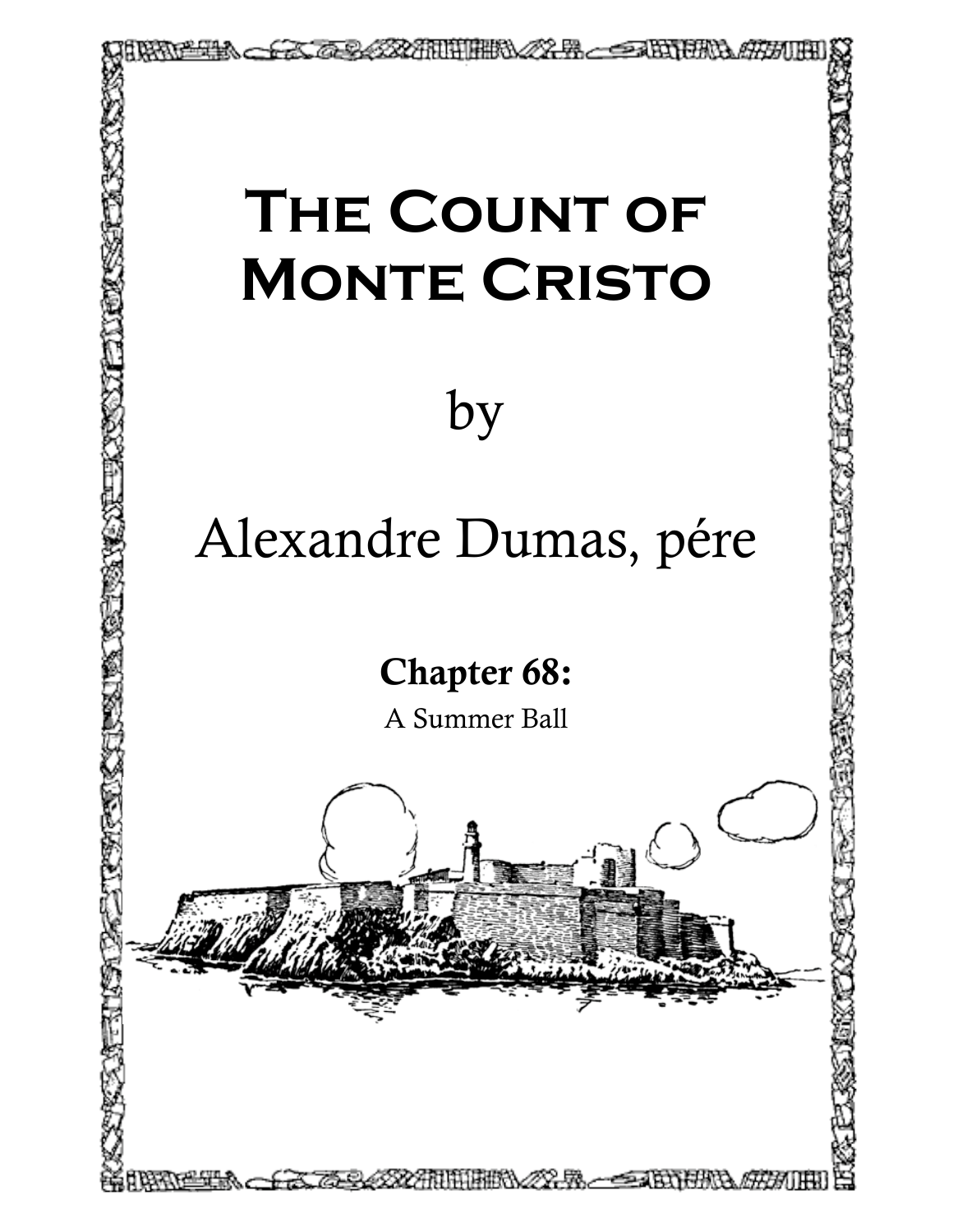The same day during the interview between Madame Danglars and the procureur, a travelling–carriage entered the Rue du Helder, passed through the gateway of No. 27, and stopped in the yard. In a moment the door was opened, and Madame de Morcerf alighted, leaning on her son's arm. Albert soon left her, ordered his horses, and having arranged his toilet, drove to the Champs Elysees, to the house of Monte Cristo. The count received him with his habitual smile. It was a strange thing that no one ever appeared to advance a step in that man's favor. Those who would, as it were, force a passage to his heart, found an impassable barrier. Morcerf, who ran towards him with open arms, was chilled as he drew near, in spite of the friendly smile, and simply held out his hand. Monte Cristo shook it coldly, according to his invariable practice. "Here I am, dear count."

"Welcome home again."

"I arrived an hour since."

"From Dieppe?"

"No, from Treport."

"Indeed?"

"And I have come at once to see you."

"That is extremely kind of you," said Monte Cristo with a tone of perfect indifference.

"And what is the news?"

"You should not ask a stranger, a foreigner, for news."

"I know it, but in asking for news, I mean, have you done anything for me?"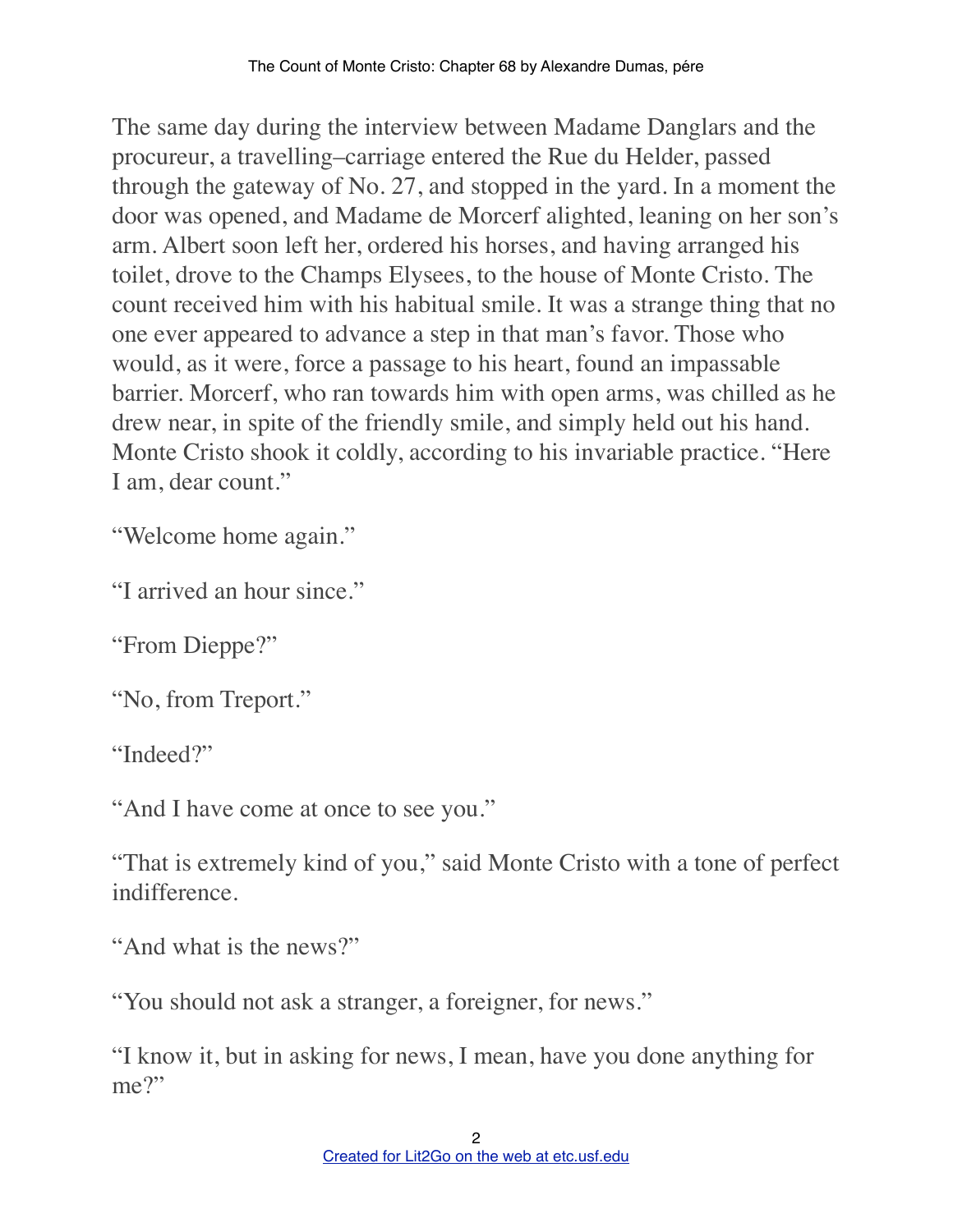"Had you commissioned me?" said Monte Cristo, feigning uneasiness.

"Come, come," said Albert, "do not assume so much indifference. It is said, sympathy travels rapidly, and when at Treport, I felt the electric shock; you have either been working for me or thinking of me."

"Possibly," said Monte Cristo, "I have indeed thought of you, but the magnetic wire I was guiding acted, indeed, without my knowledge."

"Indeed? Pray tell me how it happened?"

"Willingly. M. Danglars dined with me."

"I know it; to avoid meeting him, my mother and I left town."

"But he met here M. Andrea Cavalcanti."

"Your Italian prince?"

"Not so fast; M. Andrea only calls himself count."

"Calls himself, do you say?"

"Yes, calls himself."

"Is he not a count?"

"What can I know of him? He calls himself so. I, of course, give him the same title, and every one else does likewise."

"What a strange man you are! What next? You say M. Danglars dined here?"

"Yes, with Count Cavalcanti, the marquis his father, Madame Danglars, M. and Madame de Villefort,—charming people,—M. Debray, Maximilian Morrel, and M. de Chateau–Renaud."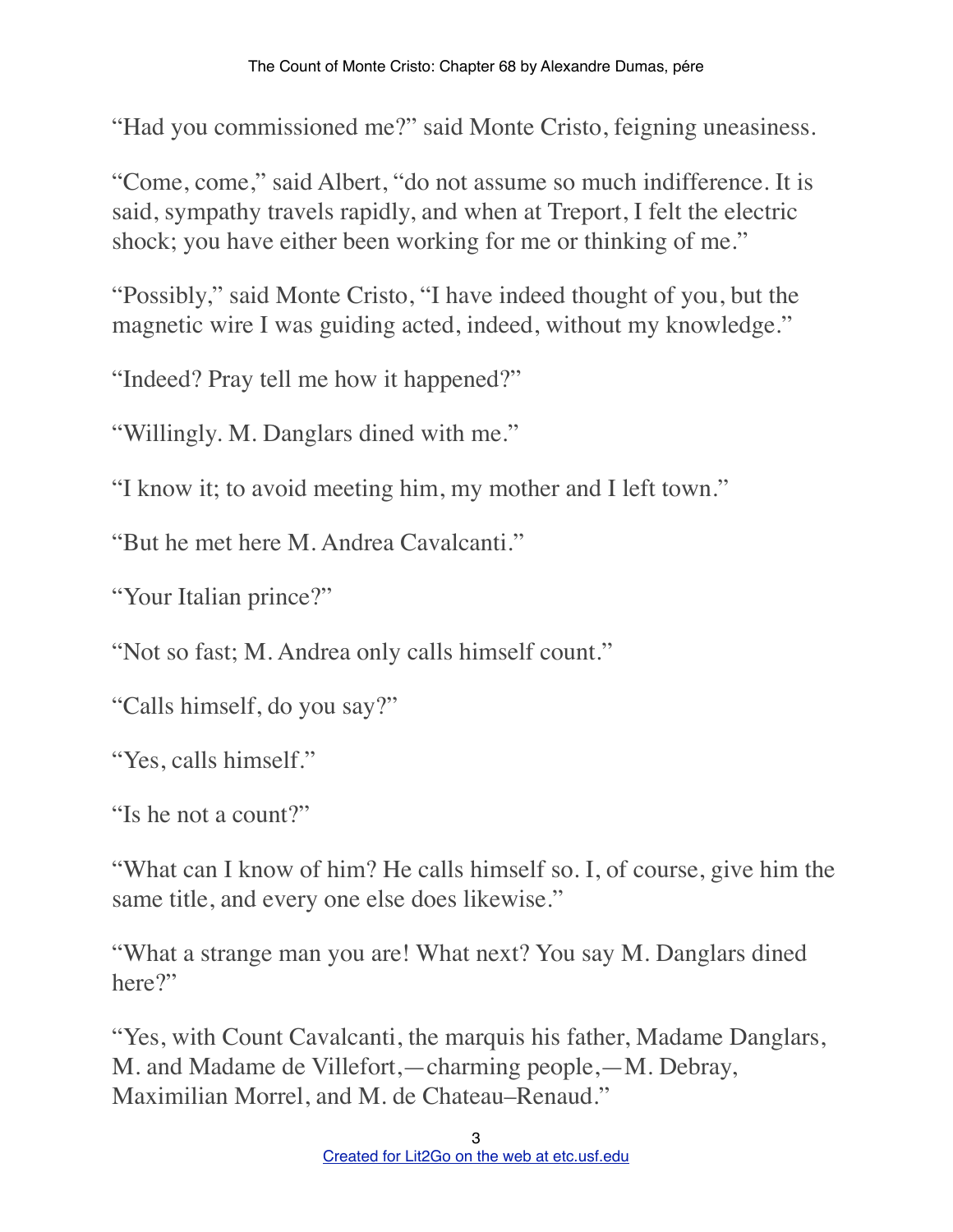"Did they speak of me?"

"Not a word."

"So much the worse."

"Why so? I thought you wished them to forget you?"

"If they did not speak of me, I am sure they thought about me, and I am in despair."

"How will that affect you, since Mademoiselle Danglars was not among the number here who thought of you? Truly, she might have thought of you at home."

"I have no fear of that; or, if she did, it was only in the same way in which I think of her."

"Touching sympathy! So you hate each other?" said the count.

"Listen," said Morcerf—"if Mademoiselle Danglars were disposed to take pity on my supposed martyrdom on her account, and would dispense with all matrimonial formalities between our two families, I am ready to agree to the arrangement. In a word, Mademoiselle Danglars would make a charming mistress—but a wife—diable!"

"And this," said Monte Cristo, "is your opinion of your intended spouse?"

"Yes; it is rather unkind, I acknowledge, but it is true. But as this dream cannot be realized, since Mademoiselle Danglars must become my lawful wife, live perpetually with me, sing to me, compose verses and music within ten paces of me, and that for my whole life, it frightens me. One may forsake a mistress, but a wife,—good heavens! There she must always be; and to marry Mademoiselle Danglars would be awful."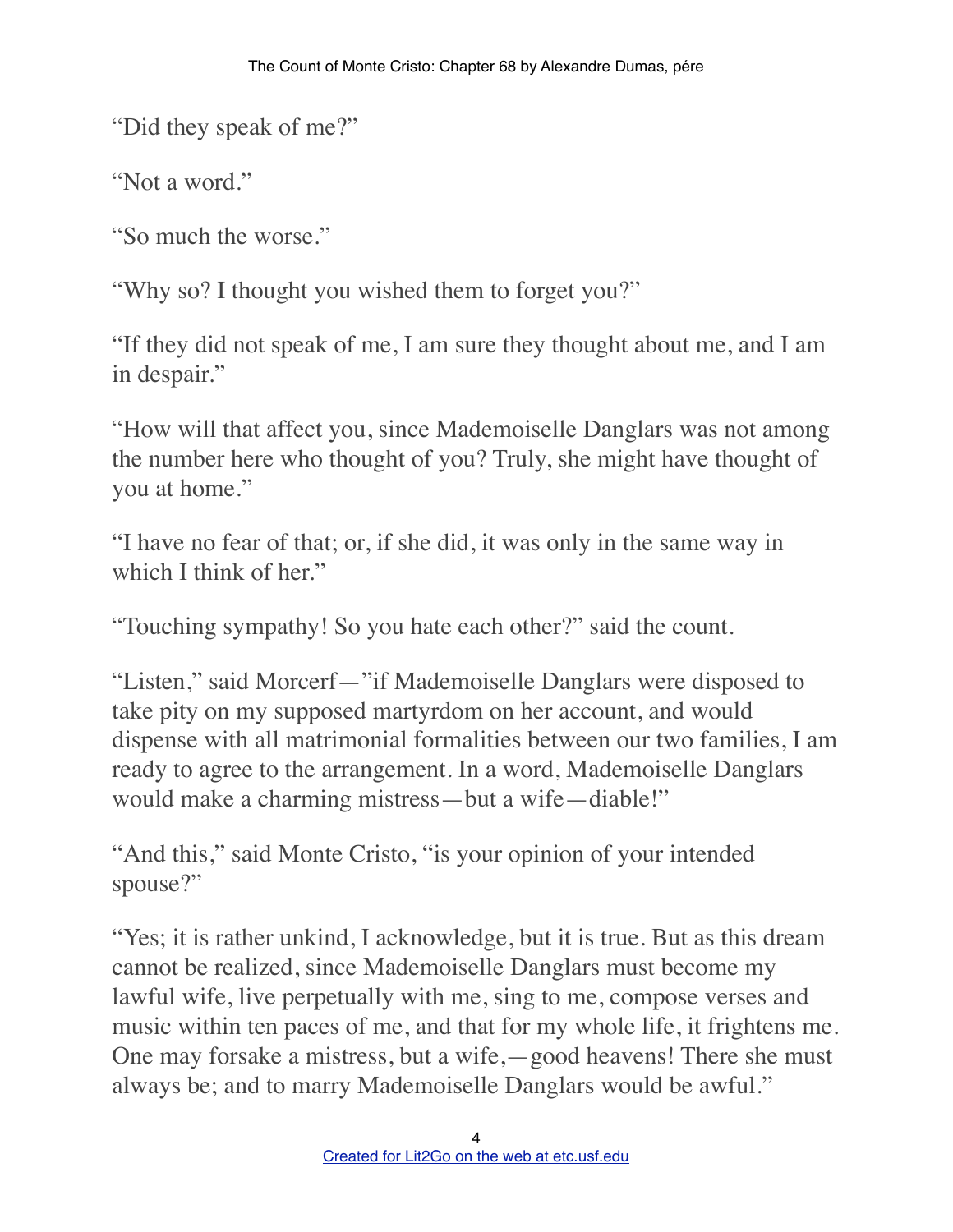"You are difficult to please, viscount."

"Yes, for I often wish for what is impossible."

"What is that?"

"To find such a wife as my father found." Monte Cristo turned pale, and looked at Albert, while playing with some magnificent pistols.

"Your father was fortunate, then?" said he.

"You know my opinion of my mother, count; look at her,—still beautiful, witty, more charming than ever. For any other son to have stayed with his mother for four days at Treport, it would have been a condescension or a martyrdom, while I return, more contented, more peaceful—shall I say more poetic!—than if I had taken Queen Mab or Titania as my companion."

"That is an overwhelming demonstration, and you would make every one vow to live a single life."

"Such are my reasons for not liking to marry Mademoiselle Danglars. Have you ever noticed how much a thing is heightened in value when we obtain possession of it? The diamond which glittered in the window at Marle's or Fossin's shines with more splendor when it is our own; but if we are compelled to acknowledge the superiority of another, and still must retain the one that is inferior, do you not know what we have to endure?"

"Worldling," murmured the count.

"Thus I shall rejoice when Mademoiselle Eugenie perceives I am but a pitiful atom, with scarcely as many hundred thousand francs as she has millions." Monte Cristo smiled. "One plan occurred to me," continued Albert; "Franz likes all that is eccentric; I tried to make him fall in love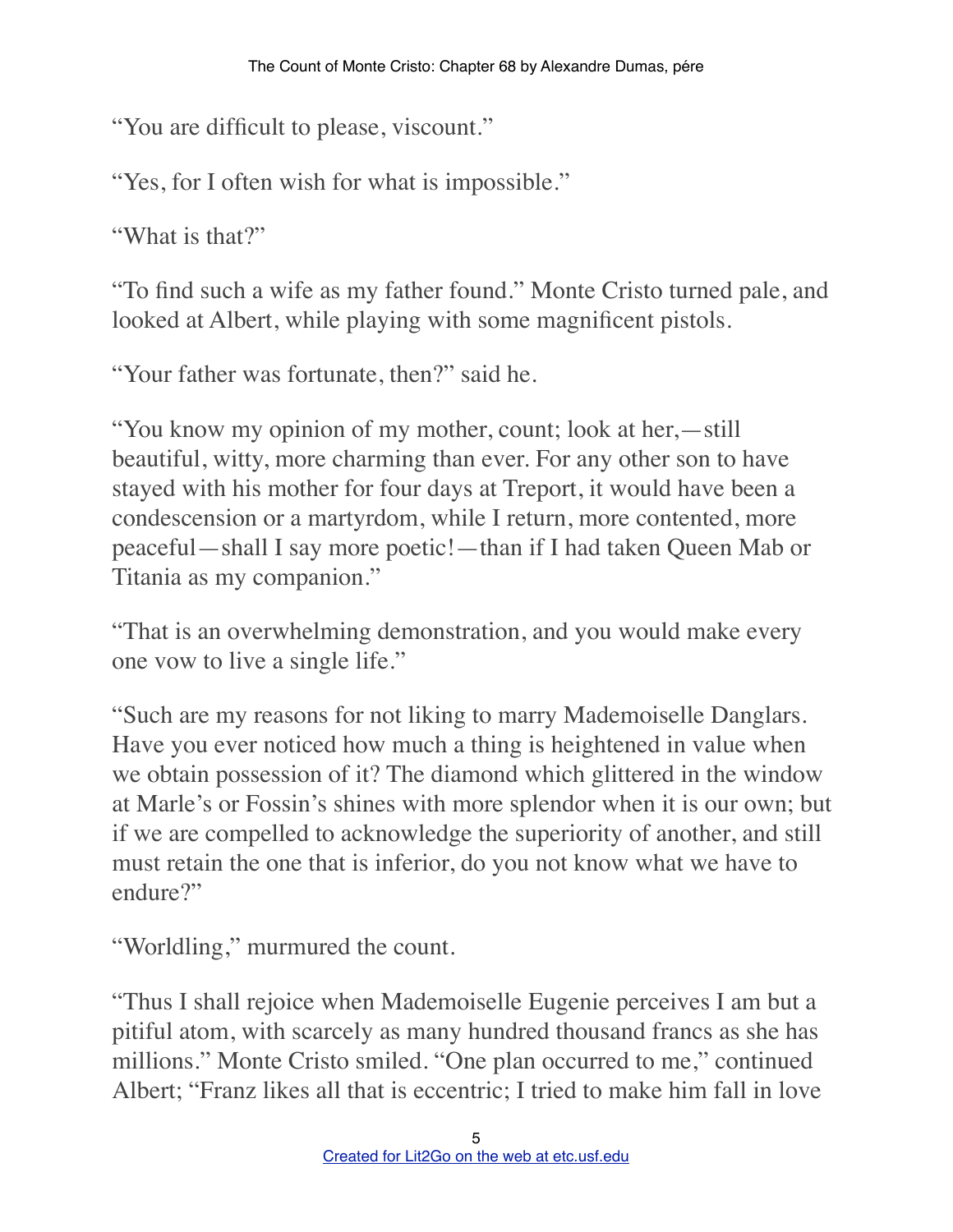with Mademoiselle Danglars; but in spite of four letters, written in the most alluring style, he invariably answered: 'My eccentricity may be great, but it will not make me break my promise.'"

"That is what I call devoted friendship, to recommend to another one whom you would not marry yourself." Albert smiled.—"Apropos," continued he, "Franz is coming soon, but it will not interest you; you dislike him, I think?"

"I?" said Monte Cristo; "my dear Viscount, how have you discovered that I did not like M. Franz! I like every one."

"And you include me in the expression every one—many thanks!"

"Let us not mistake," said Monte Cristo; "I love every one as God commands us to love our neighbor, as Christians; but I thoroughly hate but a few. Let us return to M. Franz d'Epinay. Did you say he was coming?"

"Yes; summoned by M. de Villefort, who is apparently as anxious to get Mademoiselle Valentine married as M. Danglars is to see Mademoiselle Eugenie settled. It must be a very irksome office to be the father of a grown–up daughter; it seems to make one feverish, and to raise one's pulse to ninety beats a minute until the deed is done."

"But M. d'Epinay, unlike you, bears his misfortune patiently."

"Still more, he talks seriously about the matter, puts on a white tie, and speaks of his family. He entertains a very high opinion of M. and Madame de Villefort."

"Which they deserve, do they not?"

"I believe they do. M. de Villefort has always passed for a severe but a just man."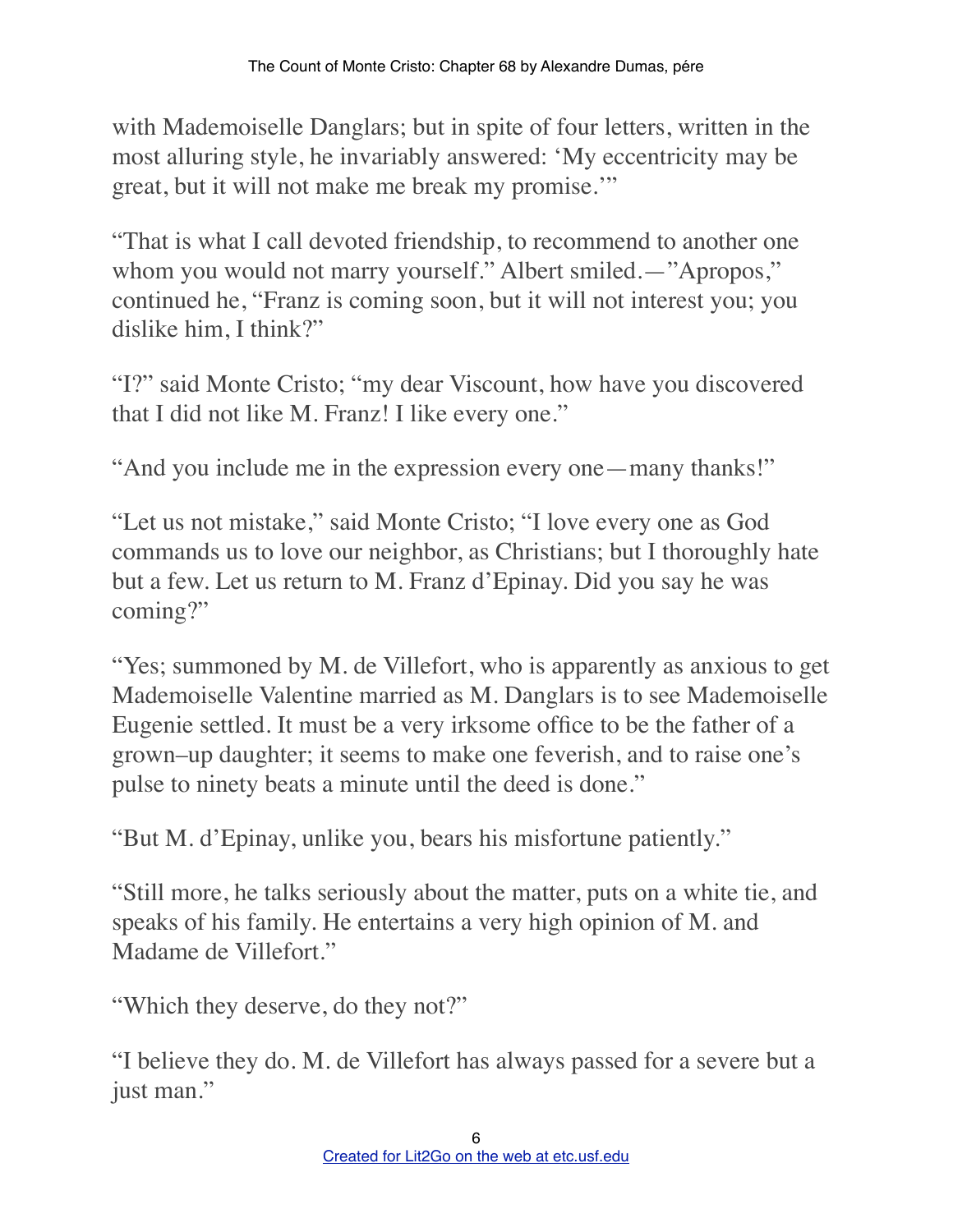"There is, then, one," said Monte Cristo, "whom you do not condemn like poor Danglars?"

"Because I am not compelled to marry his daughter perhaps," replied Albert, laughing.

"Indeed, my dear sir," said Monte Cristo, "you are revoltingly foppish."

"I foppish? how do you mean?"

"Yes; pray take a cigar, and cease to defend yourself, and to struggle to escape marrying Mademoiselle Danglars. Let things take their course; perhaps you may not have to retract."

"Bah," said Albert, staring.

"Doubtless, my dear viscount, you will not be taken by force; and seriously, do you wish to break off your engagement?"

"I would give a hundred thousand francs to be able to do so."

"Then make yourself quite easy. M. Danglars would give double that sum to attain the same end."

"Am I, indeed, so happy?" said Albert, who still could not prevent an almost imperceptible cloud passing across his brow. "But, my dear count, has M. Danglars any reason?"

"Ah, there is your proud and selfish nature. You would expose the self– love of another with a hatchet, but you shrink if your own is attacked with a needle."

"But yet M. Danglars appeared"—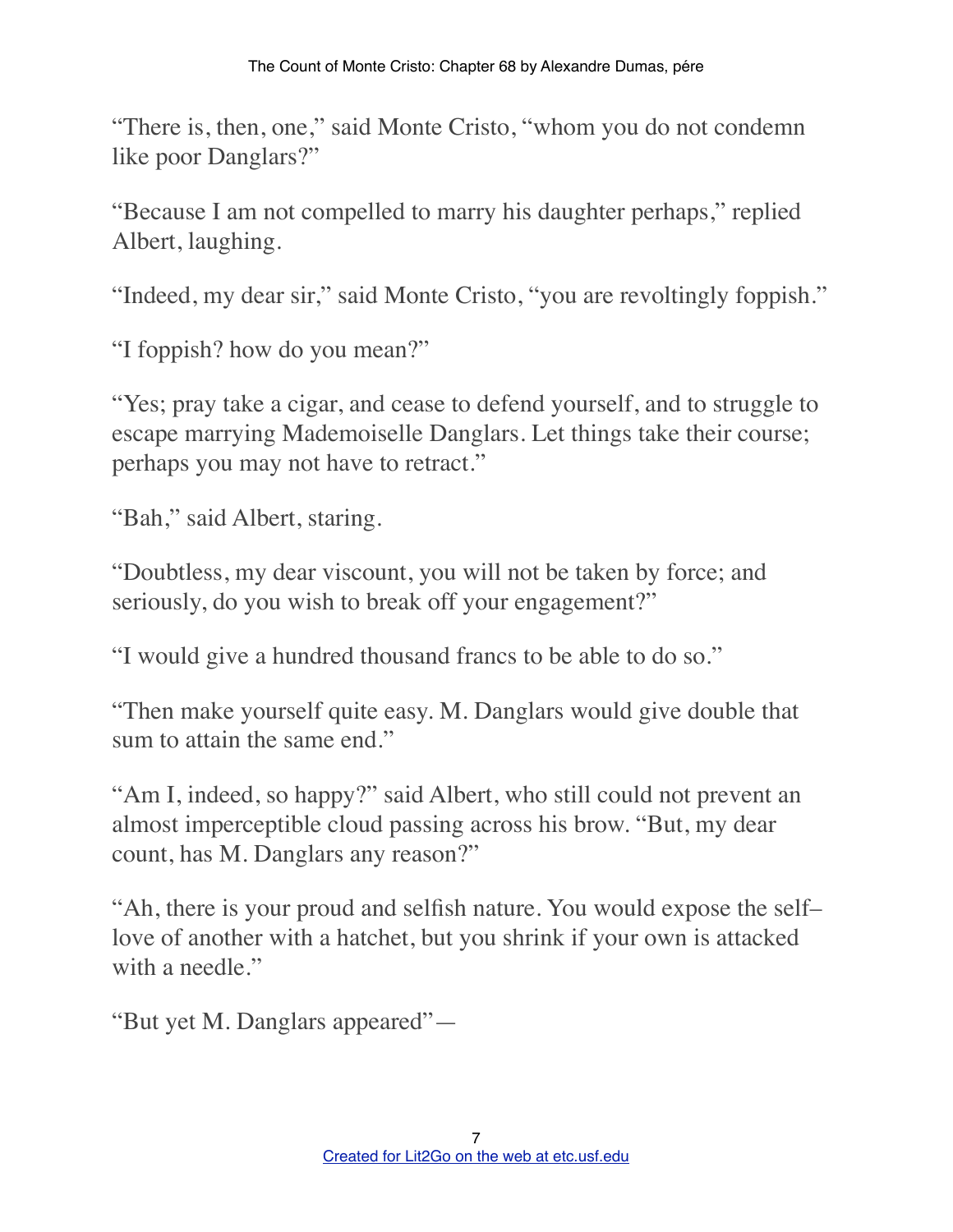"Delighted with you, was he not? Well, he is a man of bad taste, and is still more enchanted with another. I know not whom; look and judge for yourself."

"Thank you, I understand. But my mother—no, not my mother; I mistake—my father intends giving a ball."

"A ball at this season?"

"Summer balls are fashionable."

"If they were not, the countess has only to wish it, and they would become so."

"You are right; You know they are select affairs; those who remain in Paris in July must be true Parisians. Will you take charge of our invitation to Messieurs Cavalcanti?"

"When will it take place?"

"On Saturday."

"M. Cavalcanti's father will be gone."

"But the son will be here; will you invite young M. Cavalcanti?"

"I do not know him, viscount."

"You do not know him?"

"No, I never saw him until a few days since, and am not responsible for him."

"But you receive him at your house?"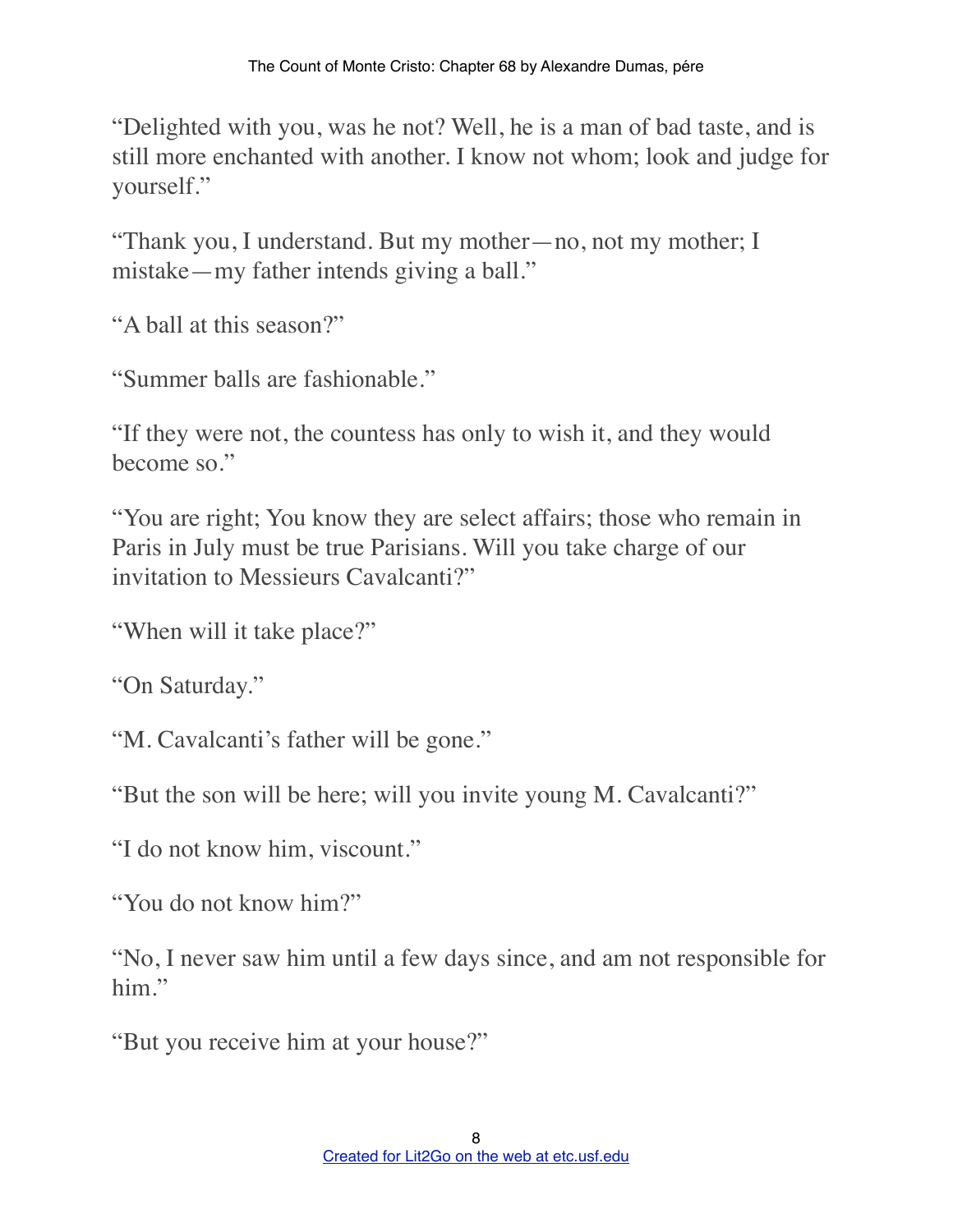"That is another thing: he was recommended to me by a good abbe, who may be deceived. Give him a direct invitation, but do not ask me to present him. If he were afterwards to marry Mademoiselle Danglars, you would accuse me of intrigue, and would be challenging me,—besides, I may not be there myself."

"Where?"

"At your ball."

"Why should you not be there?"

"Because you have not yet invited me."

"But I come expressly for that purpose."

"You are very kind, but I may be prevented."

"If I tell you one thing, you will be so amiable as to set aside all impediments."

"Tell me what it is."

"My mother begs you to come."

"The Comtesse de Morcerf?" said Monte Cristo, starting.

"Ah, count," said Albert, "I assure you Madame de Morcerf speaks freely to me, and if you have not felt those sympathetic fibres of which I spoke just now thrill within you, you must be entirely devoid of them, for during the last four days we have spoken of no one else."

"You have talked of me?"

"Yes, that is the penalty of being a living puzzle!"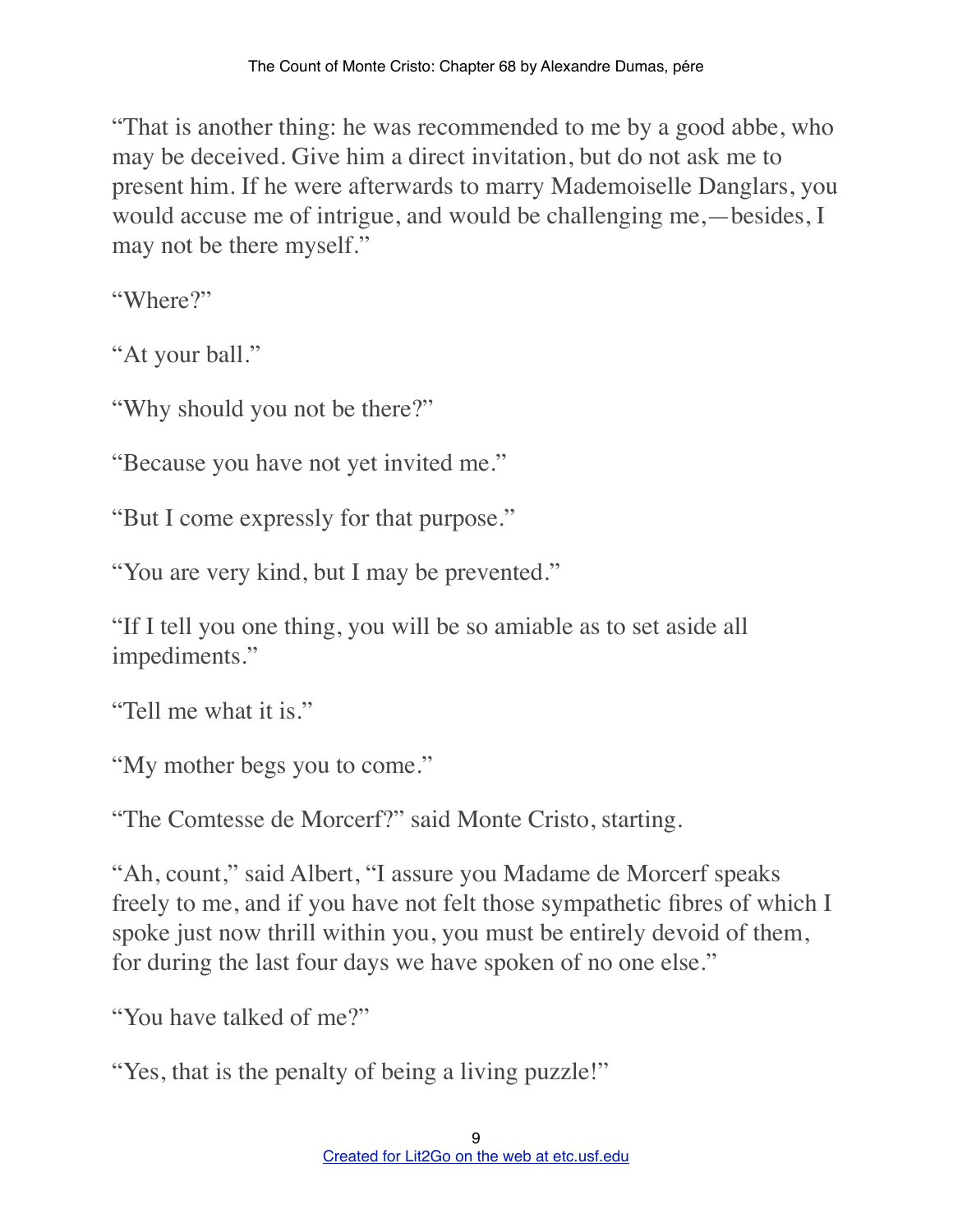"Then I am also a puzzle to your mother? I should have thought her too reasonable to be led by imagination."

"A problem, my dear count, for every one—for my mother as well as others; much studied, but not solved, you still remain an enigma, do not fear. My mother is only astonished that you remain so long unsolved. I believe, while the Countess G——takes you for Lord Ruthven, my mother imagines you to be Cagliostro or the Count Saint–Germain. The first opportunity you have, confirm her in her opinion; it will be easy for you, as you have the philosophy of the one and the wit of the other."

"I thank you for the warning," said the count; "I shall endeavor to be prepared for all suppositions."

"You will, then, come on Saturday?"

"Yes, since Madame de Morcerf invites me."

"You are very kind."

"Will M. Danglars be there?"

"He has already been invited by my father. We shall try to persuade the great d'Aguesseau, [\*] M. de Villefort, to come, but have not much hope of seeing him."

"'Never despair of anything,' says the proverb."

"Do you dance, count?"

\* Magistrate and orator of great eloquence—chancellor of France under Louis XV.

"I dance?"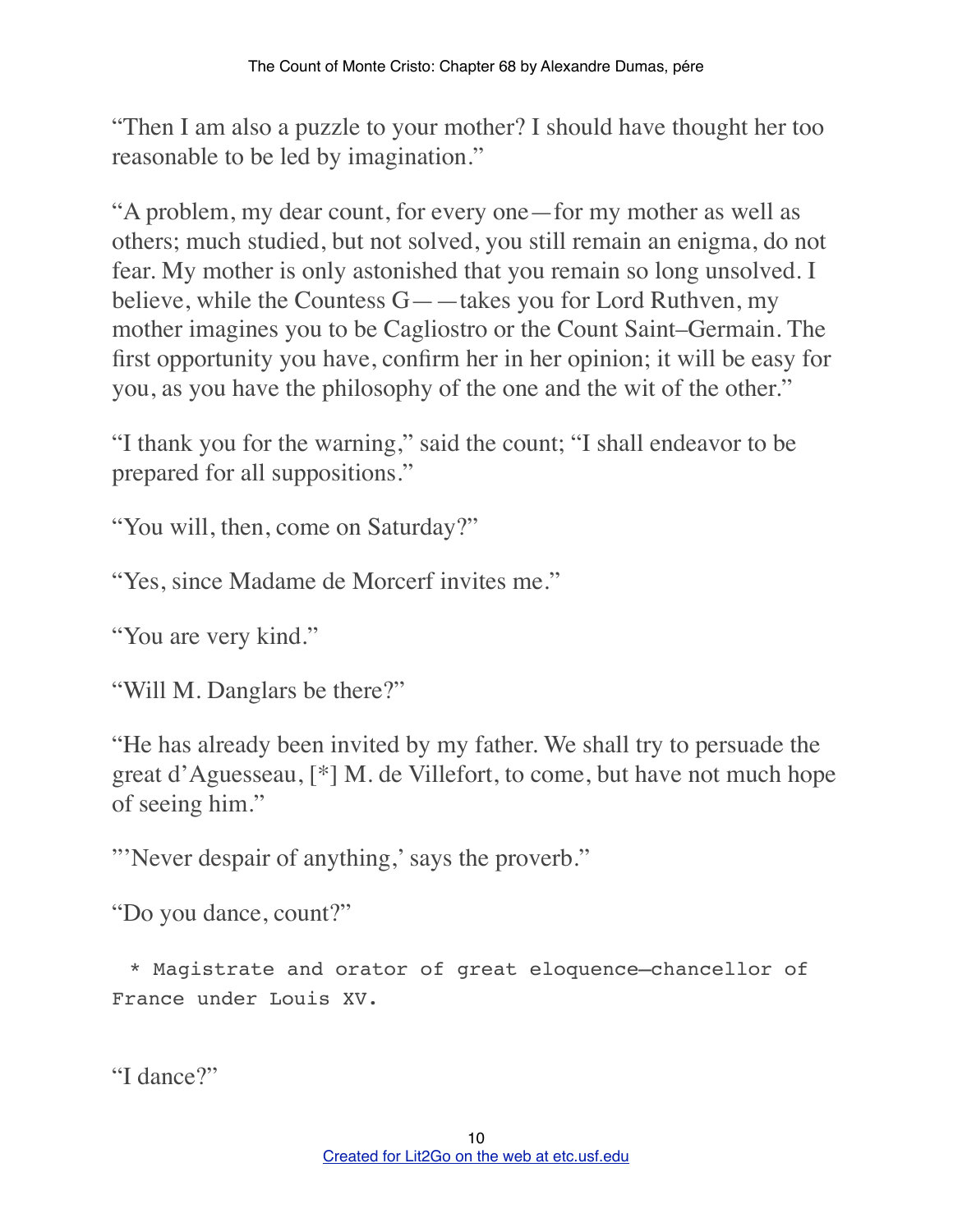"Yes, you; it would not be astonishing."

"That is very well before one is over forty. No, I do not dance, but I like to see others do so. Does Madame de Morcerf dance?"

"Never; you can talk to her, she so delights in your conversation."

"Indeed?"

"Yes, truly; and I assure you. You are the only man of whom I have heard her speak with interest." Albert rose and took his hat; the count conducted him to the door. "I have one thing to reproach myself with," said he, stopping Albert on the steps. "What is it?"

"I have spoken to you indiscreetly about Danglars."

"On the contrary, speak to me always in the same strain about him."

"I am glad to be reassured on that point. Apropos, when do you aspect M. d'Epinay?"

"Five or six days hence at the latest."

"And when is he to be married?"

"Immediately on the arrival of M. and Madame de Saint–Meran."

"Bring him to see me. Although you say I do not like him, I assure you I shall be happy to see him."

"I will obey your orders, my lord."

"Good–by."

"Until Saturday, when I may expect you, may I not?"